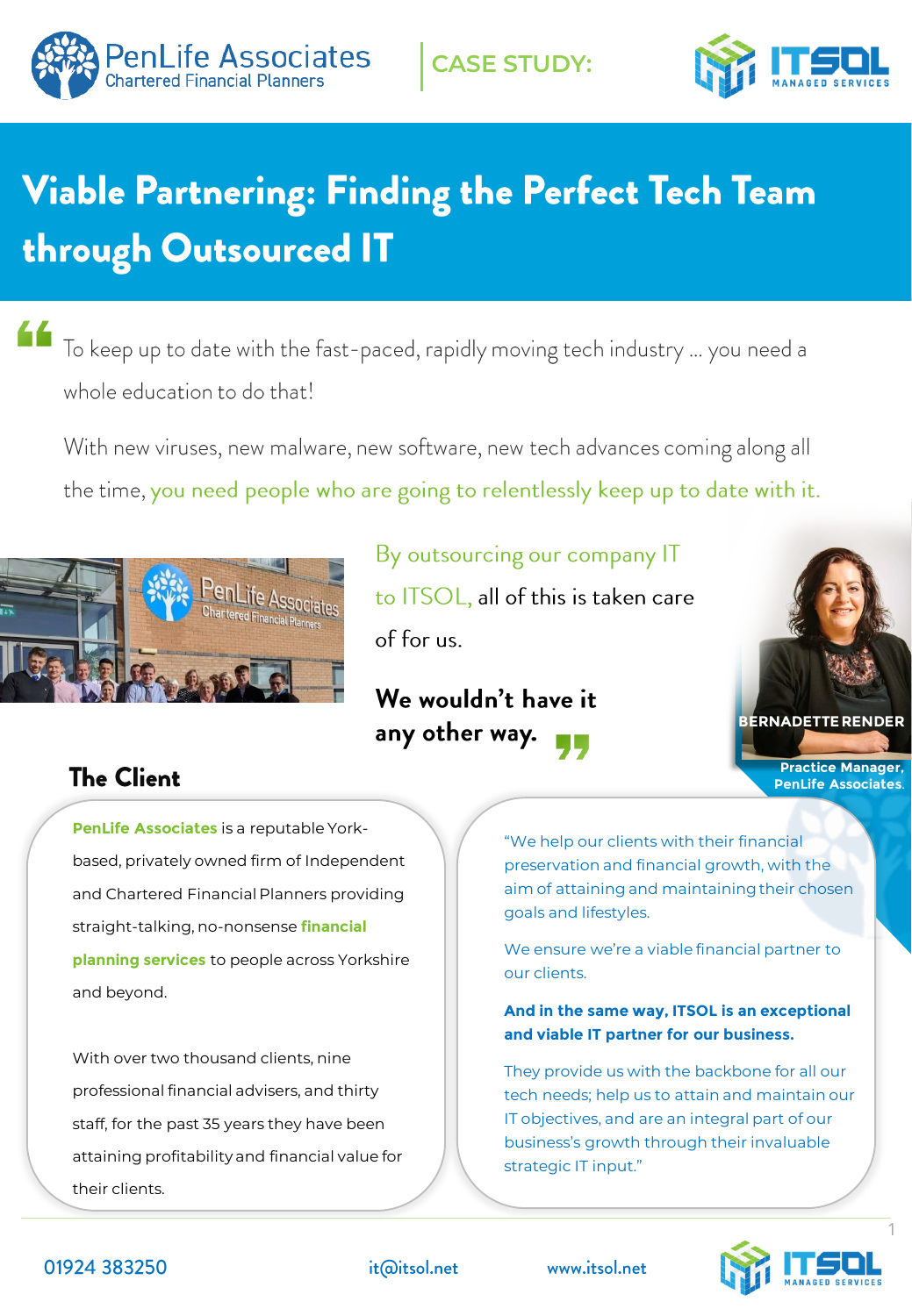## **The History**

#### **ITSOL has been the IT provider of choice to PenLife for more than 12 years.**



"I have been at PenLife for the past ten years, and ITSOL was well established with the company as its preferred provider. When I joined, all of **the IT systems were already firmly and decisively in place through ITSOL's efforts**. And it made it very easy to pick up working within the IT infrastructure so seamlessly," says Bernadette.



She adds that the tech support is multi-faceted – there is the day-to-day assistance, as well as ITSOL's proactive, strategic, and mentorship roles.

## "They help us to make the Big decisions

as well as being the reliable and dependable 'safe pair of tech hands' support."

**PenLife's preferred way of managing their IT is to outsource their tech needs. This is where ITSOL has proved a vital asset.** 



They have forged a long-standing relationship that works successfully. "We don't ever have to feel nervous or worry about anything tech-related, as we have deep trust and unequivocal 'knowing' that ITSOL looks after all of this for us without hesitation".



"**We need an IT partner who are able to meet a quick-changing business environment with a proactive approach in monitoring our system to prevent any issue before it occurs. We have this in ITSOL".**

As a wealth management company, PenLife requires an IT strategy and approach which enables and enhances business growth. It also needs to reflect user needs, foster change, and respond and adapt rapidly to the ever-changing digital world.

In addition, in today's Covid world, ITSOL's immediate and proactive response in setting up PenLife's tech needs for "remote working and the 'new normal' has been outstanding".

**"An invaluable, inherited business relationship that grows and goes from strength to strength".**

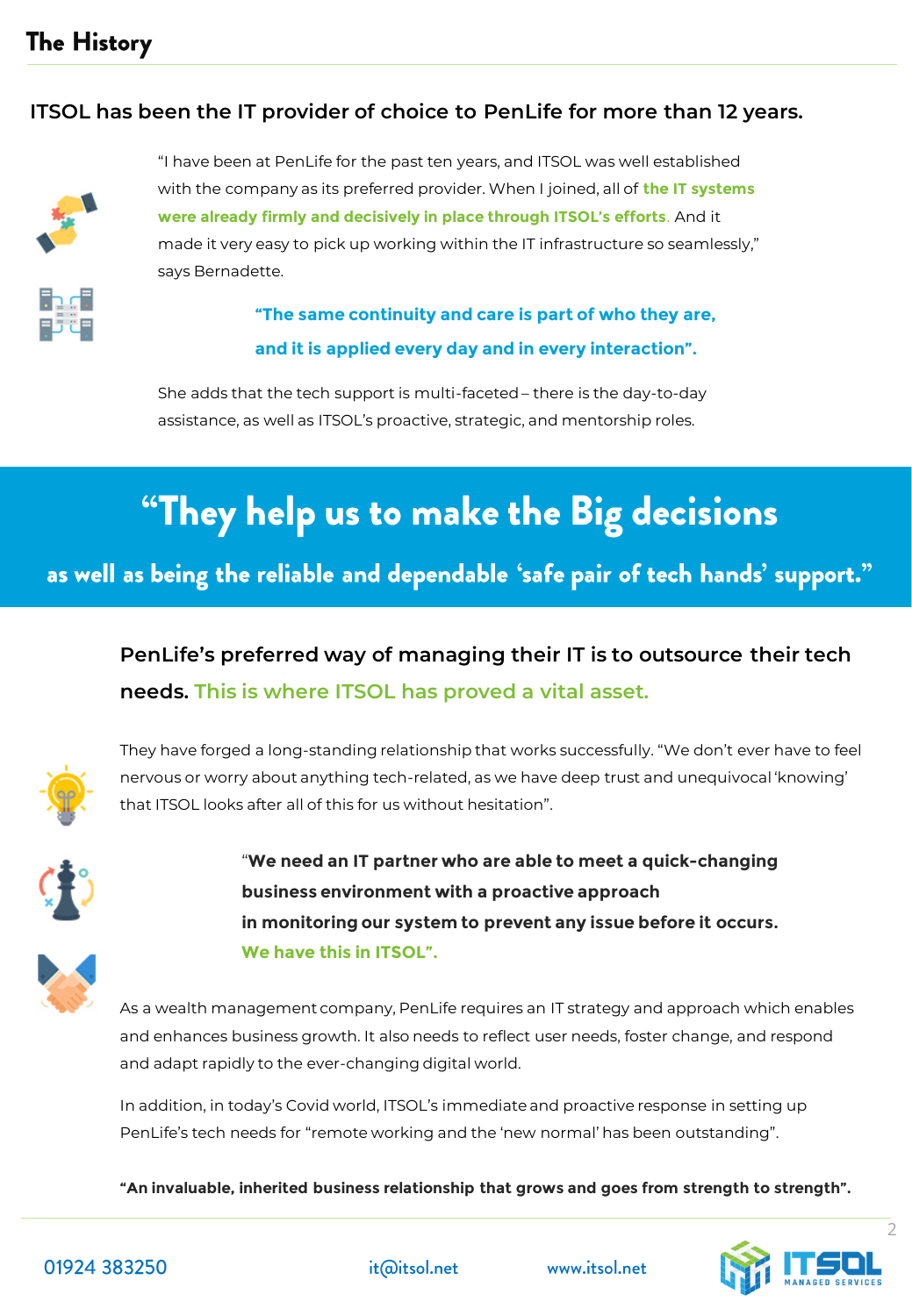### **The Challenges**

### There are 2 core challenges for PenLife when it comes to their business IT:

#### **The tech arena itself:**

Keeping up to date with the fast-paced, rapidly-changing, evermoving tech industry – "You need a whole education to do this!" This includes all of the essential cyber security measures that are needed.

It also includes new tech advances, new and useful software options that come along all the time – "You need people who are going to relentlessly keep up to date with it".

"ITSOL always suggest new ideas, products, and best practices. It's all taken care of for us. We wouldn't change this for anything".

#### $\sum$ **The financial services sector tech complexities:**

In line with the client market of PenLife, whether it is pre- or postretirement, financial planning that adds real value is often more complex.

"The more intricate a client's case, the more complexity you are dealing with.

**And the more complexity within the financial planning, you then require IT to match these demands.** 

TRANSFORMING LIVES **THROUGH BIG PICTURE PLANNING** 

Finally, it needs to be simple to use – within these complexities".

> And this is where ITSOL comes in with their client-focused, industry-insider, knowledge-driven, fully managed IT provider services.



it@itsol.net

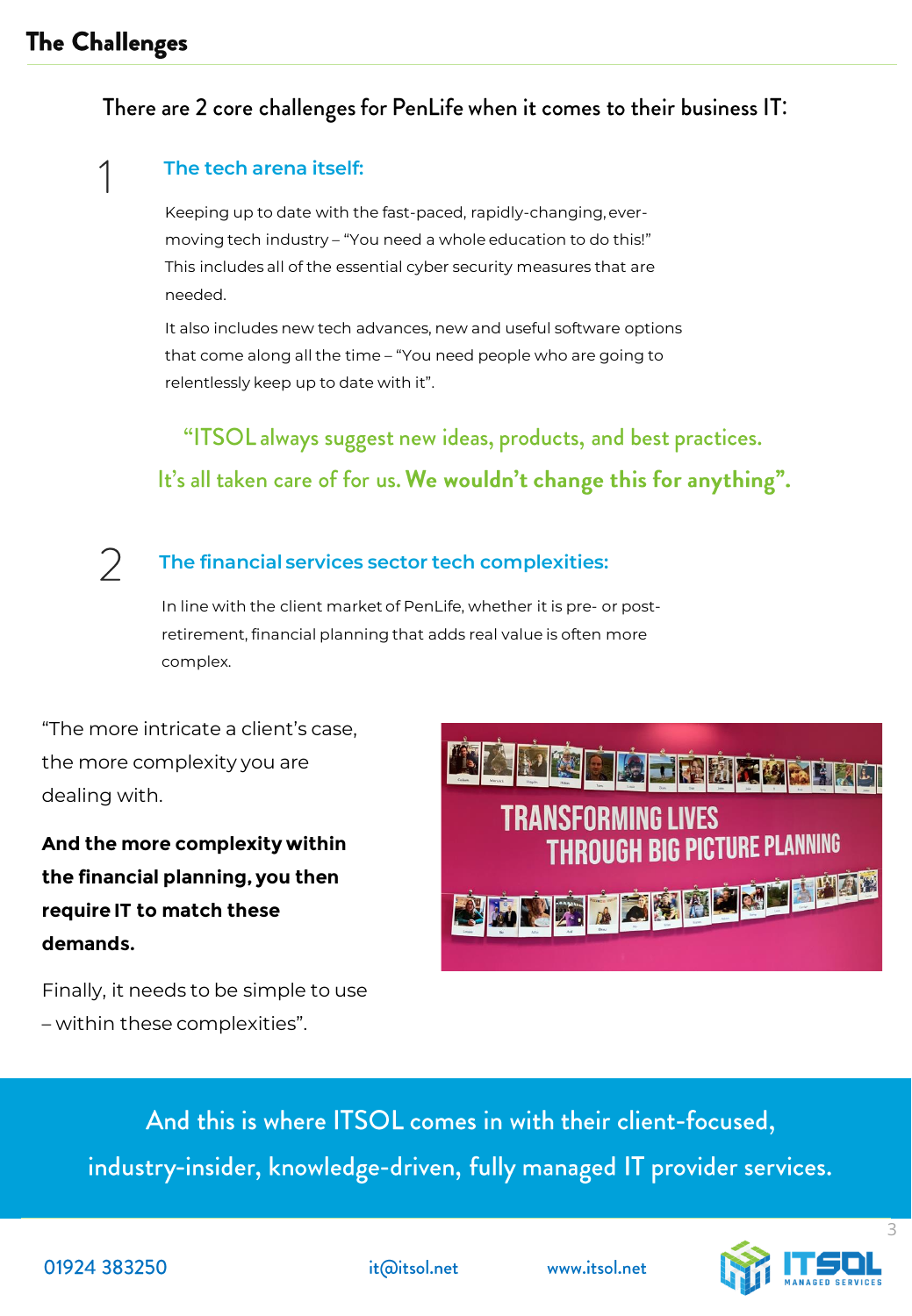ITSOL provides IT support in multiple ways - from everyday problemsolving, to strategic boardroom decision-making.



This overarching approach to managed IT service provision enables PenLife to concentrate on developing their own business rather than having to worry about maintaining IT systems, and making big IT choices.



Director, ITSOL

## **"The ITSOL Directors are also on our leadership team. And we call David one of our mentalists!**

Robert and David get involved in our business planning days and bring in new angles and fresh insights from an IT Director's perspective.

Their viewpoints and insights that are a combination of general business leadership as well as being accompanied by IT knowledge.

## **It really helps us to shape where we are going.**

Robert Hedley **Strategically, they are part of our team**".

## **Strategic Direction & Visionary Advice**

"Whenever we speak to the directors, they're very good at cutting

through our needs.

This is a great thing because they make it so simple.

## They understand our mindset.

And we need simple, snappy solutions that can be rolled out across thirty

staff anytime there are changes."

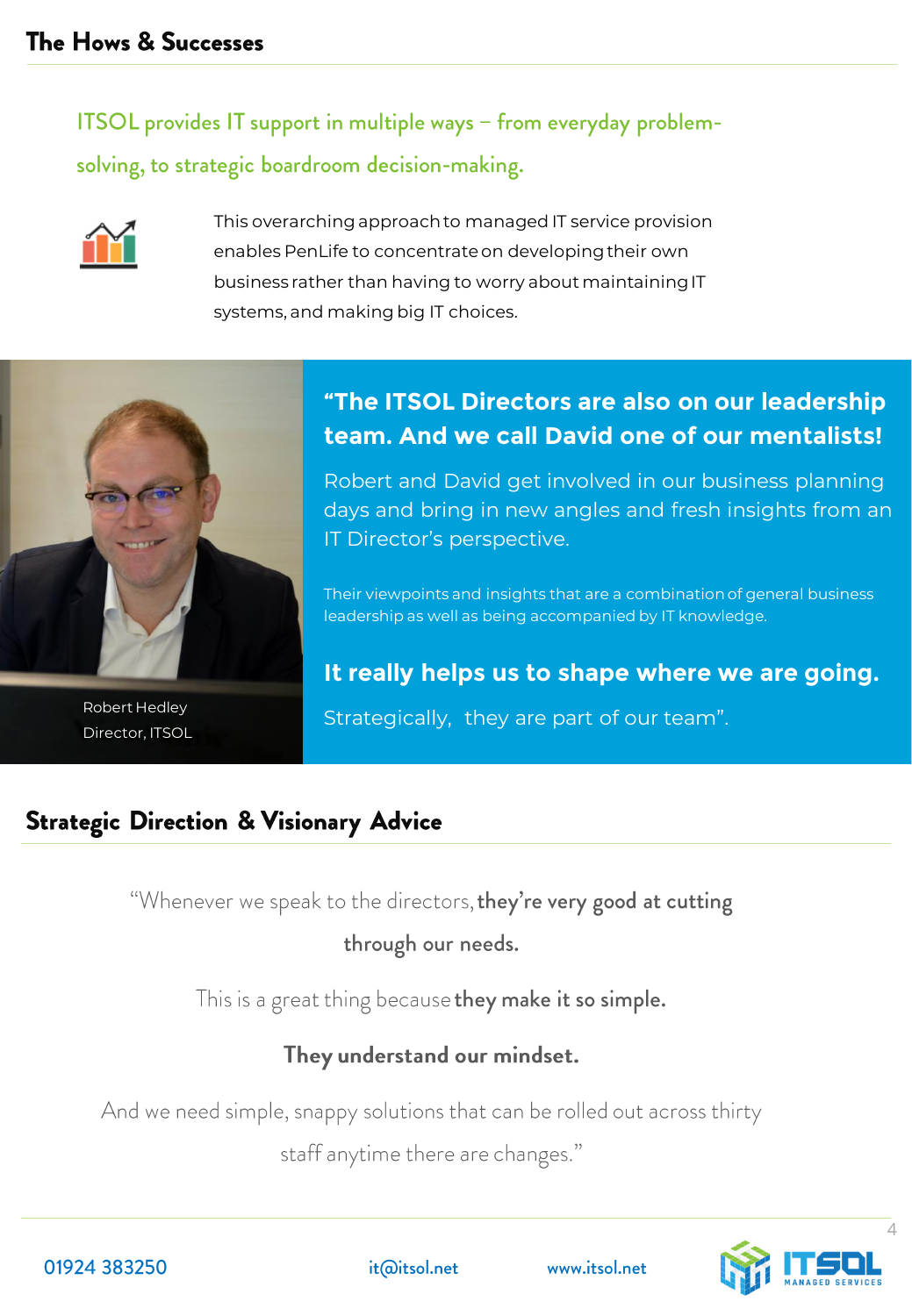One example of ITSOL coming forward with new approaches to improve business operations was a **MOVE TO CLOUD COMPUTING:** ITSOL reassured PenLife about moving their infrastructure to the cloud. They did full due diligence, and put PenLife's mind at rest.

#### **"Now we are sailing with it, and we haven't looked back. It was a great decision to move to the cloud, all prompted by ITSOL who worked through any resistance to change with care, and took us on the journey to have all of us on board with the process.**

This inbuilt trust in ITSOL's strategic guidance, leadership and implementation comes from the years of working together and seeing the successful end results time after time".

Another example involves the **IMPLEMENTATION OF PENLIFE'S CLIENT PORTAL:** 

This has helped PenLife meet its own IT growth and response to the wider marketplace, but in turn it benefits their clients too. "ITSOL is happy to extend some services to our clients too, and this offer is fabulous for our company, as it adds tech support, by extension, for our clients benefit".

#### **DOCUMENT STORAGE AND BACK OFFICE:**

ITSOL helped PenLife evaluate new systems and make the right decisions on back office and documentation needs.

#### **MICROSOFT OFFICE 365 ECO-SYSTEM:**

**Using the Office 365 eco-system to create process automations and applications for PenLife.** Complete efficiency for saving time in managing the flow of information between individuals and teams within the organisation, while also improving compliance and discoverability of data.

It harnesses the deep integrations between Microsoft Office and Microsoft's cloud services such as SharePoint, Power Automate, Power Apps and other third-party integrations. This allows ITSOL to create bespoke process automations which adds value to Pen-Life's business and reduces the cost of administering their clients.

ITSOL provides highly resilient infrastructures for PenLife and all its clients as part of the whole service package.

#### **SEEING THE SEA-CHANGE:**

**"In our industry, a sea-change is coming with regulatory technology and how these all need to be integrated. THIS IS A BIG ONE - to link up software - and we'd naturally look again to ITSOL to guide us through these big decisions.** 

**It will be crucial for ITSOL to be in the conversations and planning right from the outset, and we are in no doubt that together we will achieve the right outcomes".** 

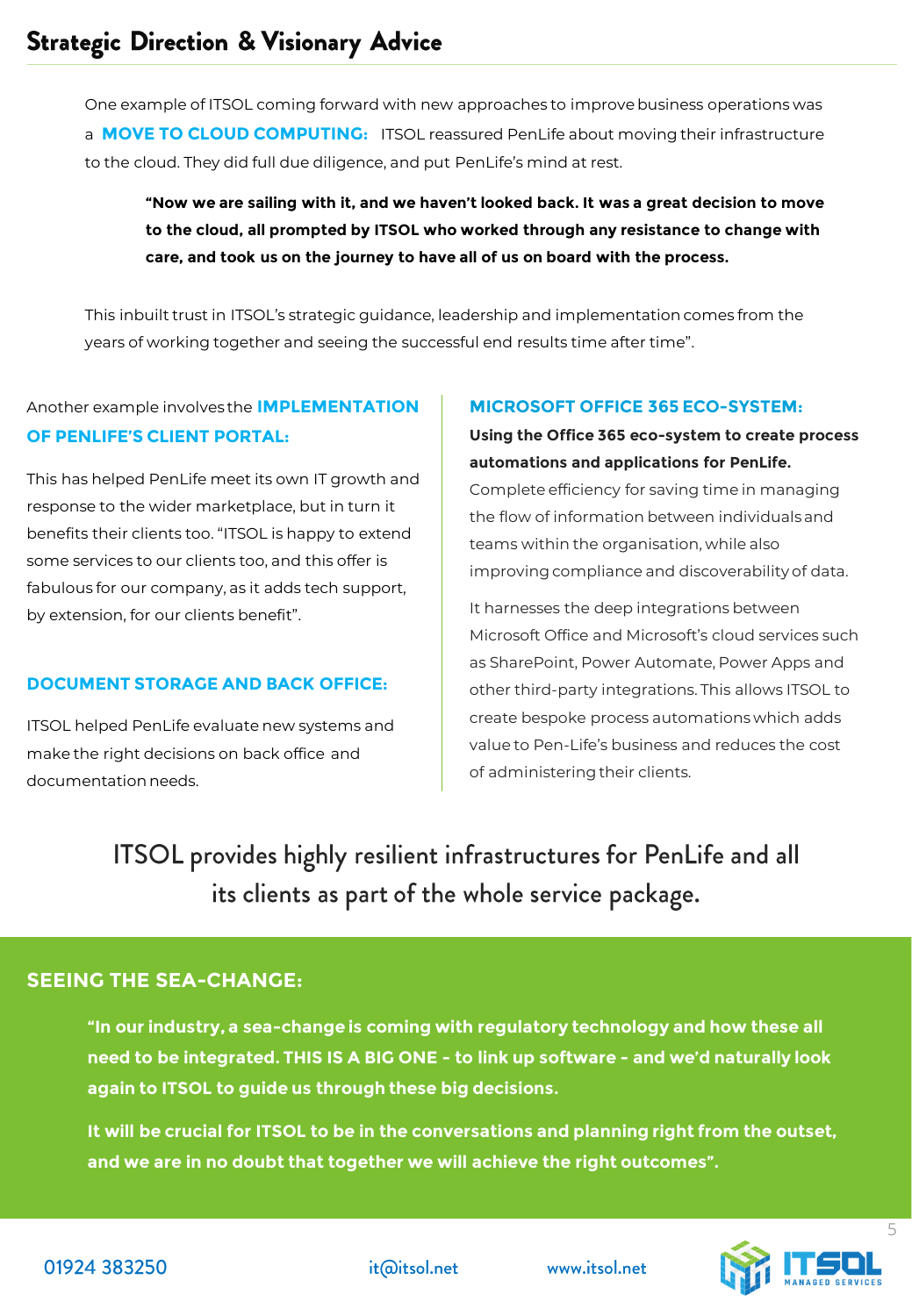## Day-to-Day Tech Support

It's a multi-layered approach: From the Helpdesk facility, to a team actively monitoring and remediating any alerts that may arise, and a professional services team for all onsite needs. All requests or alerts are managed end-to-end, including third-party management through to resolution.

#### **UPGRADES AND UPDATES**

**"ITSOL always work on these 'backstage' with no disruption to our daily business operations.** Upgrades and anything else is fitted in seamlessly in the background, which is fantastic as there is no disruption to our work flow".

#### **ONGOING IT SUPPORT**

**"Day-to-day support is quickly managed and dealt with**. Sometimes items are solved within seconds, which is vital for us.

It's always a quick response by the ITSOL support team. **They are always helpful, and just unbelievably good**.

You just know that **they are going to do the best for you all the time** – the whole team, from the support team and all the way through the company to the directors.

**You don't ever feel like you need to chase anything**, and this is a Big thing for me with third party providers – no nagging needed, no time lapses.

With ITSOL you can pass on an item to IT and **you can simply trust that it's being dealt with,** you don't have to pester or chase".

#### **Problem-solving**

This is usually around matters to do with problems 'in the chair and not in the computer' and "ITSOL are wonderful at hand-holding and walking us through any operational issues we experience – things as simple as 'my email looks different and I don't know why'.

They go above and beyond constantly, even over weekends at times, and with help outside of the normal scope, such as with home IT not related to work".

It goes without saying that **people are at the heart of ITSOL,** and they recognise that people are at the heart of their client's businesses too.

**"This is an enduring quality of ITSOL and the whole team".**



#### **Remote Working**

"ITSOL's efforts were beyond expectations when it came to lockdown early in 2020. They set us up with everything we needed in order to work from home, and driving the whole process. Their insistence made sure everyone had what we needed".

At all times, everything was coordinated and implemented behind the scenes so that there was no disruption to PenLife's business working day while it was all being put in place.

"We just see the easy, simple results, that's what we see as the client. But we fully understand and appreciate that there is a trick to making the whole burden of setting everyone up to work from home look easy.

But we know that behind this there is a lot of effort from ITSOL's part".



01924 383250

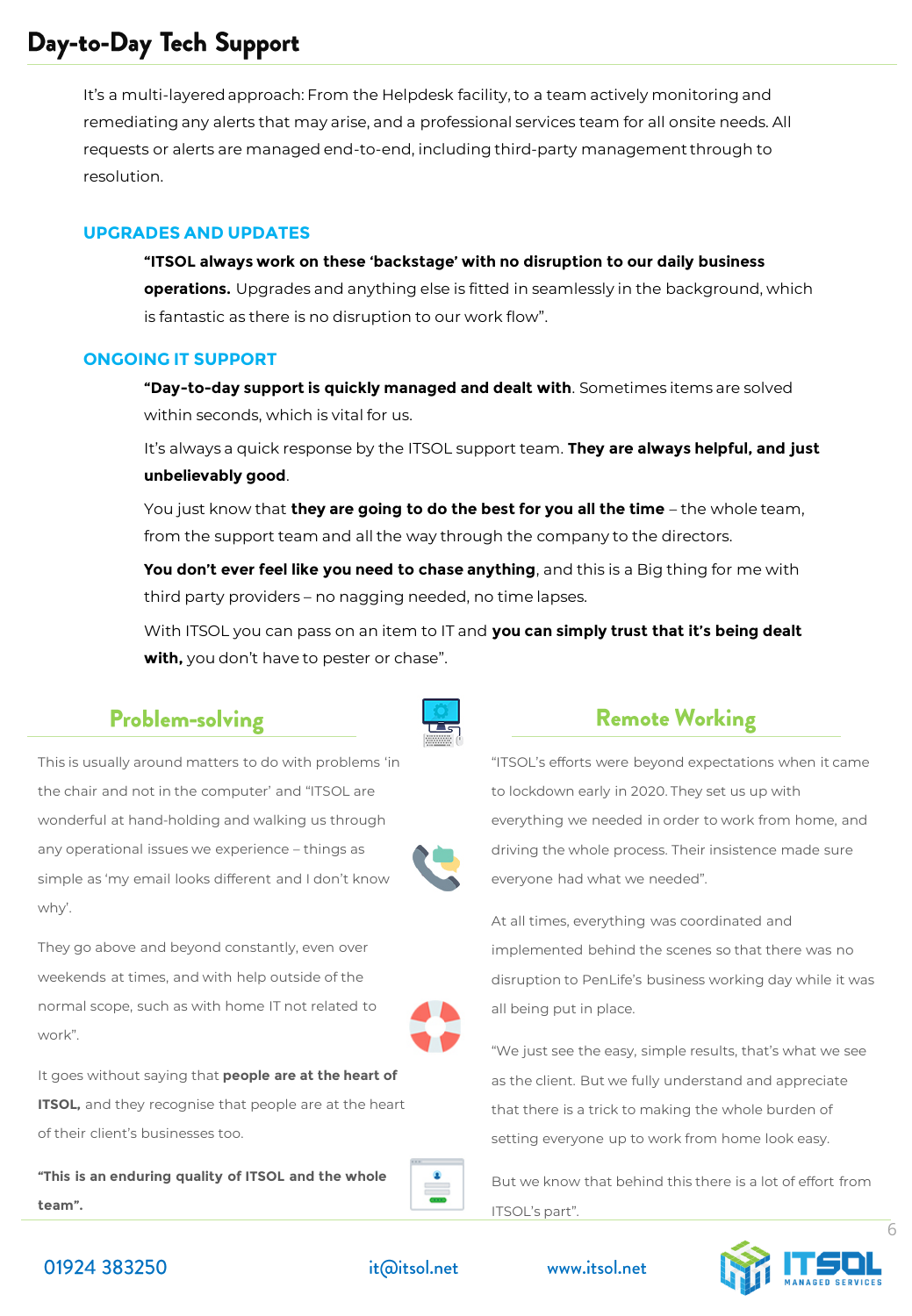## **Successful Outcomes**

#### These are multifold and include some key areas:

#### **WORKING FROM HOME:**

Through arranging for PenLife and its team to work from home comfortably and effectively during 2020, it indirectly saved the business overhead costs. This is especially applicable to smaller firms who are re-examining their need for big office spaces.

#### **RECRUITMENT:**

PenLife recognise that there are significant savings in outsourcing IT with regards to employing a salaried in-house team. "It isn't easy to find the right people for the IT demands we require when it comes to employing an in-house team".

#### **OUTSOURCED IT:**

**"We'd opt for an IT outsourced department vs in-house as our preference, without a shadow of a doubt.** 

**ITSOL know and understand our business, and also financial services so well.** 

## To find an internal tech team like this would be impossible".



Since the start of the partnership with ITSOL's IT services over a decade ago, PenLife continues to harness the right technology at the right time through ITSOL's energy and efforts, to accommodate its growing customer base and services, and supporting growth.

"Without question, PenLife will continue our preferred, long-standing partnership with ITSOL".

There are the benefits of ITSOL's tech industry knowledge, and insider industry expertise specific to the financial services and wealth management demands.

And PenLife's whole team matters too when it comes to their use of tech in the workplace, and it is strongly positioned to deliver even greater value to the business.

As our technology changes and evolves, ITSOL's support is vital.